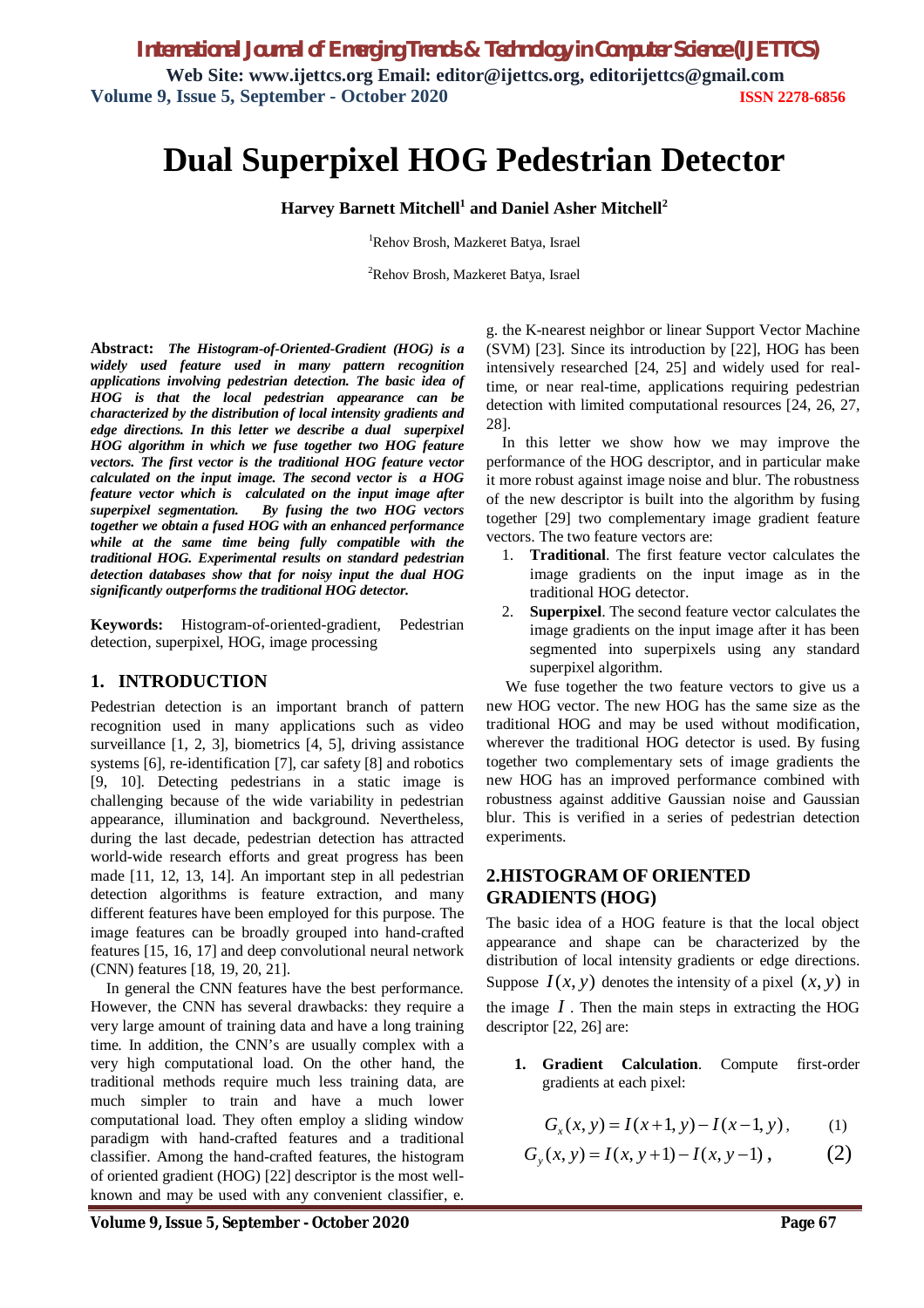# *International Journal of Emerging Trends & Technology in Computer Science (IJETTCS)* **Web Site: www.ijettcs.org Email: editor@ijettcs.org, editorijettcs@gmail.com Volume 9, Issue 5, September - October 2020 ISSN 2278-6856**

where  $G_x(x, y)$  and  $G_y(x, y)$  represent, respectively, the horizontal gradient and vertical gradient at the pixel  $(x, y)$ . Alternative equations for  $G_x$  and  $G_y$  have been investigated in the literature [22] who found the simple  $(1,0,-1)$ gradient formula used in Eqs. (1) and (2) to be optimal. Using Eqs. (1) and (2), the intensity gradient and edge direction at  $(x, y)$  are given by:

$$
G(x, y) = \sqrt{G_x^2(x, y) + G_y^2(x, y)},
$$
 (3)

$$
\theta(x, y) = \arctan \frac{G_y(x, y)}{G_x(x, y)},
$$
\n(4)

where  $\theta(x, y) \in [0, \pi]$ .

**4. Histogram**. The sliding window is divided into large (partially overlapping) spatial regions (called "blocks"). Each block is then divided into  $2 \times 2$ small square regions (called "cells"). For each cell  $C_m, m \in \{1, 2, 3, 4\}$ , we divide the  $\theta(x, y)$  into 9 equal-width bins  $\Delta\theta_h$ ,  $h \in \{1,2,\ldots,9\}$ . Then the histogram of the *m* th cell is computed as follows:

$$
H_m(\theta_h) = \sum_{(x,y)\in C_m} v_h(x,y) \tag{5}
$$

where

$$
v_h(x, y) = \begin{cases} G(x, y) & \text{if } \theta(x, y) \in \Delta \Theta_h, \\ 0 & \text{otherwise.} \end{cases}
$$
 (6)

The four histograms  $H_m, m \in \{1,2,3,4\}$ , in a block are concatenated to produce a  $36-D$ feature vector  $[f(i,1) f(i,2) ... f(i,36)],$ where  $[f(i,1) f(i,2) ... f(i,36)]$  denotes the feature vector for the *i* th block.

**5. L2-Hys Normalization**. In each block the  $36 - D$  feature vector is normalized using the L2-Hys norm. This is defined as L2-normalization followed by clipping maximum values to 0.2 and then re-normalization. Mathematically, the L2-Hys normalization is:

$$
f_n(i, j) = \frac{g_n(i, j)}{\sum_{j=1}^{36} g_n^2(i, j))},
$$
\n(7)

where

$$
g(i, j) = \frac{f(i, j)}{\sum_{j=1}^{36} f^{2}(i, j)},
$$
\n(8)

and

$$
g_n(I, j) = min(g(i, j), 0.2). \tag{9}
$$

**6. Concatenation**. The normalized  $36-D$  feature vectors of all blocks in the sliding window are concatenated. This is the *normalized* HOG vector  $F_n$ :

$$
F_n = [f_n(1,1)\dots f_n(1,36)f_n(2,1)\dots].
$$
 (10)

### **3.SUPERPIXEL SEGMENTATION**

The concept of superpixels was first described by [30]. Given an input image  $I$ , a superpixel algorithm groups the pixels into perceptually meaningful quasi-uniform regions. These regions, or "superpixels" are used to replace the characteristic rigid pixel-grid structure of *I* . In recent years, different superpixel methods have been proposed to improve the three most important superpixel characteristics: boundary adherence, uniform intensity and compactness. In our experiments, we use the Simple Linear Iterative Clustering (SLIC) algorithm [31]. This is a popular superpixel algorithm which is both simple to implement and computationally efficient. The majority of SLIC's superpixels have regular sizes and shapes, fairly uniform intensity and they adhere well to the image boundaries.

Let  $S_k$ ,  $k \in \{1, 2, ..., K\}$ , denote the set of superpixels in *I* . Suppose the superpixel  $S_k$  contains  $N_k$  pixels and has an average gray-level intensity  $I_k$ . Then we may use the gray-level intensities  $I_k$ ,  $k \in \{1, 2, ..., K\}$ , to define a superpixel segmented image  $I'(x, y)$ :

$$
I'(x, y) = I_k \text{ if } (x, y) \in S_k. \tag{11}
$$

However, experimentally we found the iterative BTC algorithm [32,33,34] gave the best results. The steps in the algorithm are given in Algorithm 1.

**\_\_\_\_\_\_\_\_\_\_\_\_\_\_\_\_\_\_\_\_\_\_\_\_\_\_\_\_\_\_\_\_\_\_\_\_\_\_\_\_\_\_\_**

#### **Algorithm 1**: Iterative BTC Algorithm

**Input**: Input image *I* and corresponding superpixels  $S_k, k \in \{1, 2, \ldots, K\}$ 

**Output**: Segmented image *I*

$$
t_k = I_k
$$
  
**For** *until convergence* **do**

Volume 9, Issue 5, September - October 2020 **Page 68**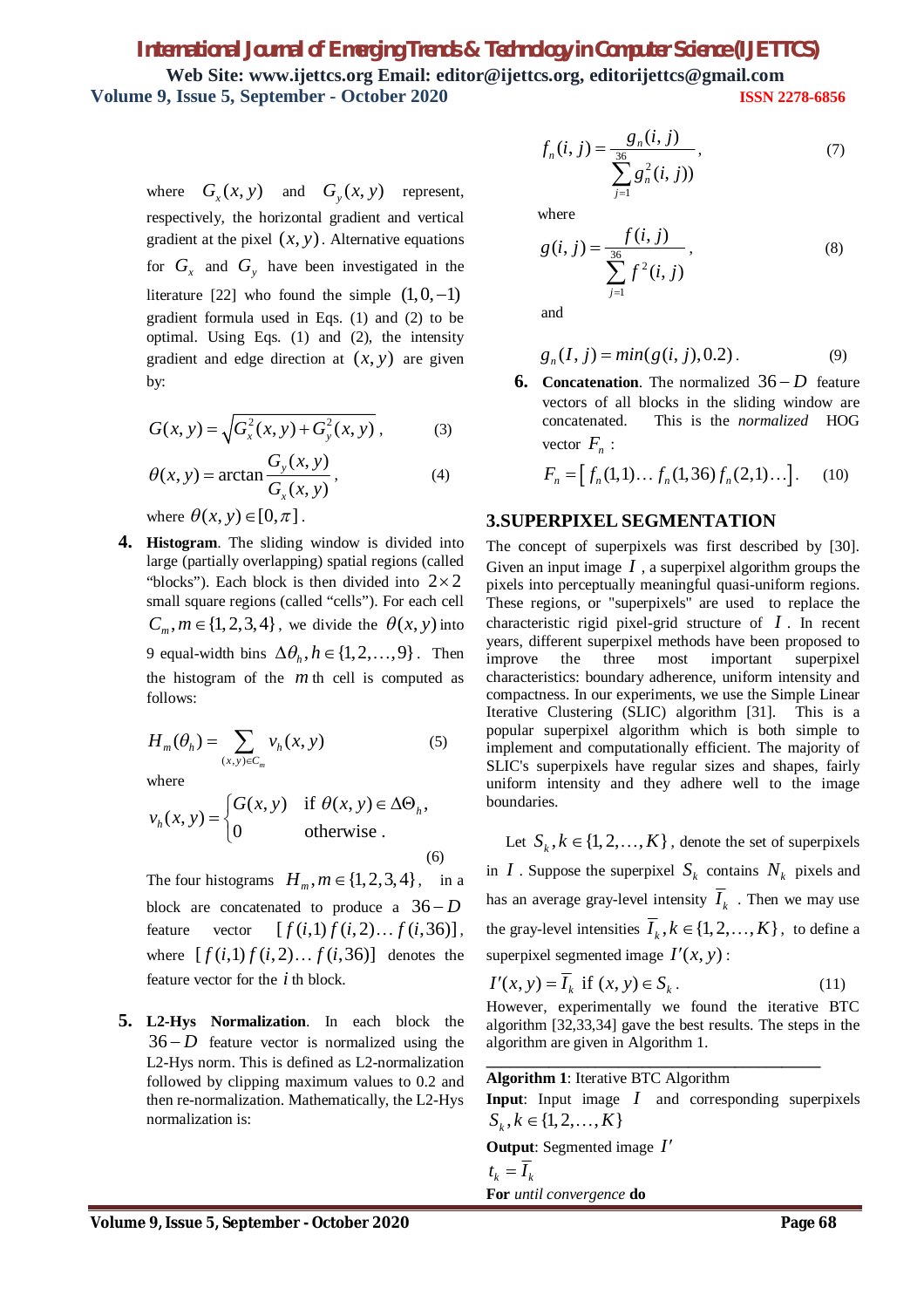# *International Journal of Emerging Trends & Technology in Computer Science (IJETTCS)*

**Web Site: www.ijettcs.org Email: editor@ijettcs.org, editorijettcs@gmail.com Volume 9, Issue 5, September - October 2020 ISSN 2278-6856**

Use threshold  $t_k$  to divide the pixels  $(x, y) \in S_k$  into low and high value pixels:

$$
T_k(x, y) = \begin{cases} 1 & \text{if } I(x, y) \ge t_k \\ 0 & \text{otherwise} \end{cases}
$$

Calculate mean intensity of low and high value pixels by summing over all pixels  $(x, y) \in S_k$ :

$$
a_k = \sum (1 - T_k(x, y)) I(x, y) / \sum (1 - T_k(x, y))
$$
  

$$
b_k = \sum T_k(x, y) I(x, y) / \sum T_k(x, y)
$$

Calculate a new threshold:  $t_k = (a_k + b_k)/2$ 

#### **end do**

Calculate the segmented image:

 $(I'(x, y) = (a_k + b_k) / 2$  if  $(x, y) \in S_k$ 

 In practice we found the superpixels converged within one or two iterations. In the experiments described in this article we limited the number of iterations to two.

\_\_\_\_\_\_\_\_\_\_\_\_\_\_\_\_\_\_\_\_\_\_\_\_\_\_\_\_\_\_\_\_\_\_\_\_\_\_\_\_\_\_\_\_\_\_\_

#### **4.DUAL SUPERPIXEL HOG**

In the new dual superpixel HOG detector we calculate two *non-normalized* HOG vectors. The first vector is a nonnormalized version of the traditional HOG vector:

$$
F = [f(1,1) f(1,2) \dots f(1,36) f(2,1) \dots ].
$$
 (12)

It is calculated by applying the traditional HOG algorithm to the input image *I* , but *without* the L2-Hys normalization. The second vector is a non-normalized superpixel HOG vector:

$$
F' = [f'(1,1)\dots f'(1,36) f'(2,1)\dots].
$$
 (13)

It is calculated by applying the HOG algorithm to the segmented image *I* , but *without* the L2-Hys normalization.

We fuse  $F$  and  $F'$  together by multiplying them together element-by-element:

$$
\hat{f}(i,j) = f(i,j) \times f'(i,j).
$$
\n(14)

The final dual HOG vector is obtained by L2-Hys normalizing  $\hat{f}(i, j)$  . We denote the normalized dual HOG vector as:

$$
\hat{F}_n = \left[ \hat{f}_n(1,1) \dots \hat{f}_n(1,36) \hat{f}_n(2,1) \dots \right].
$$
 (15)

#### **5.EXPERIMENTS**

We tested the dual HOG detector on the standard INRIA pedestrian database. This contains gray-scale images (size  $64 \times 128$ ) of humans cropped from a varied set of personal photographs. We randomly selected 1218 of the images as positive training examples, together with their left-right reflections (2436 images in all). A fixed set of  $12180 = 1218 \times 10$  patches sampled randomly from 1218 person-free training photos provided the negative set. A separate set of 352 positive images and 3520 negative

images were selected from the INRIA database to be used as test samples. A simple linear SVM classifier was then used to classify the test images.

 To evaluate the robustness with respect to distortions and noise, we considered additive Gaussian noise (standard deviation  $\sigma$ ) and Gaussian image blurring (standard deviation  $\sigma$ ). We use the original noise-free INRIA images for training while testing on the noisy images. The results shown are the average of 10 cross-validated independent runs.

 Operating parameters for the HOG and the superpixel HOG algorithms are given in Table 1.

| $8\times 8$ pixels |
|--------------------|
| $2 \times 2$ cells |
| 50%                |
|                    |
| 25 pixels          |
| 10                 |
|                    |

**Table 1**. HOG and SLIC operating parameters

We give the experimental results obtained with the traditional HOG and the new dual HOG as a  $2 \times 2$ confusion matrix *C* and the corresponding precision *P* and recall *R* values:

$$
C = \begin{pmatrix} TN & FP \\ FN & TP \end{pmatrix}, \tag{16}
$$

$$
P = \frac{TP}{TP + FP} \times 100\% \tag{17}
$$

$$
R = \frac{TP}{TP + FN} \times 100\% ,\qquad (18)
$$

where TN (true negative) and TP (true positive) are, respectively, the number of non-pedestrians and pedestrians correctly identified as non-pedestrians and pedestrians; FP (false positive) is the number of non-pedestrians incorrectly identified as pedestrians and FN (false negative) is the number of pedestrians incorrectly identified as nonpedestrians.

 In Tables 2 and 3 we give the confusion matrix (C) and precision (P)/recall (R) values as measured on the test data with additive Gaussian noise and Gaussian blur.

 We see that for all additive noise levels, the average recall and the average precision of the dual HOG always exceeds that of the traditional HOG. The difference in the average recall increasing significantly as the noise level increases.

 **Table 2**. Traditional vs Dual HOG: Additive Gaussian Noise

|   |      | <b>Traditional HOG</b> |    |    | Dual HOG |     |  |  |  |
|---|------|------------------------|----|----|----------|-----|--|--|--|
|   |      |                        | R  | D  |          |     |  |  |  |
| U | 3568 | 32                     | 91 | 91 | 3567     | 33  |  |  |  |
|   |      | 320                    |    |    | 32       | 320 |  |  |  |
|   | 3560 |                        |    | 90 | 3565     | 35  |  |  |  |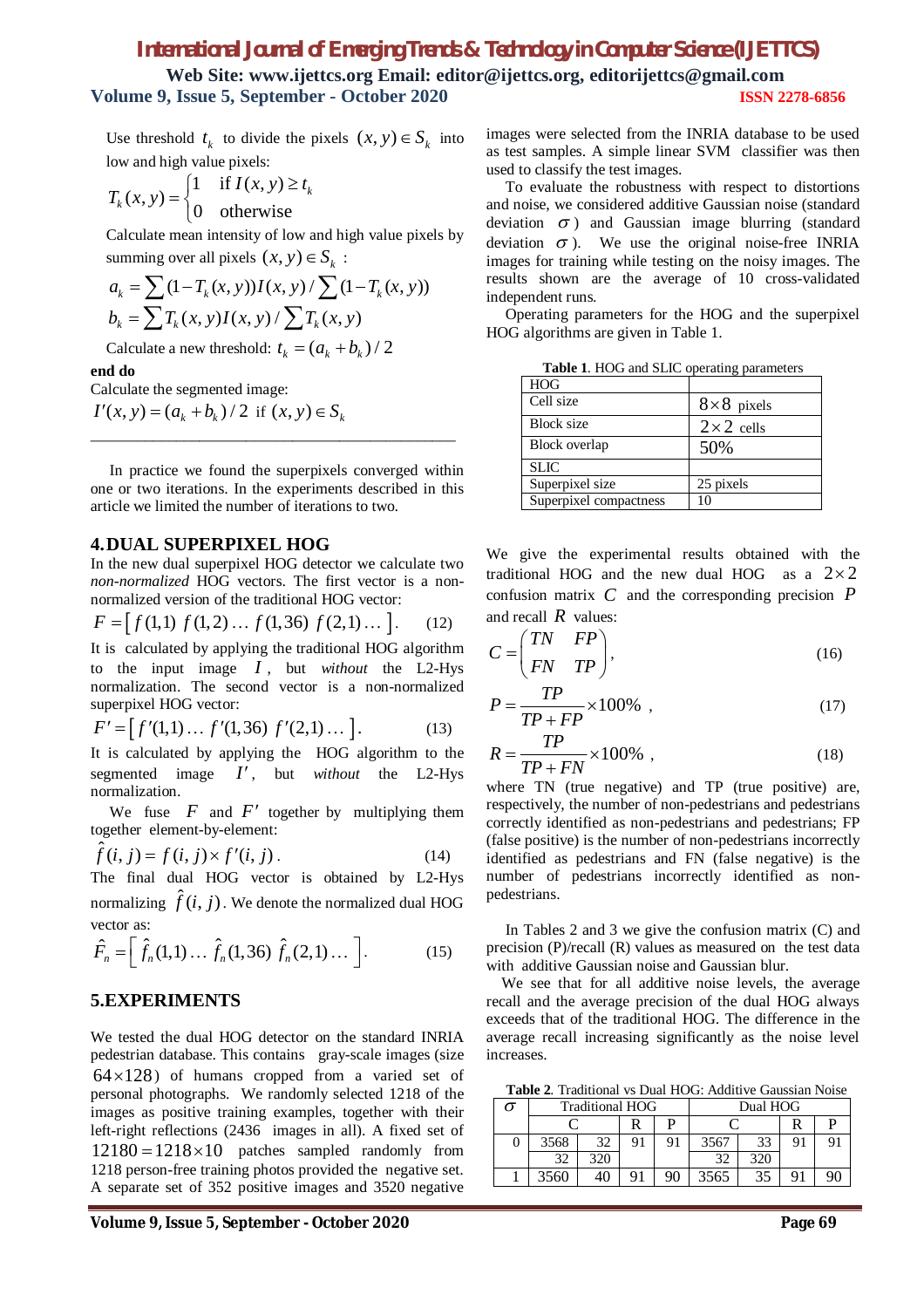# *International Journal of Emerging Trends & Technology in Computer Science (IJETTCS)*

**Web Site: www.ijettcs.org Email: editor@ijettcs.org, editorijettcs@gmail.com Volume 9, Issue 5, September - October 2020 ISSN 2278-6856**

|                | 32   | 320 |    |    | 31   | 321 |    |    |
|----------------|------|-----|----|----|------|-----|----|----|
| $\overline{2}$ | 3567 | 33  | 90 | 91 | 3570 | 30  | 91 | 91 |
|                | 36   | 316 |    |    | 34   | 319 |    |    |
| 3              | 3569 | 31  | 86 | 91 | 3572 | 28  | 90 | 92 |
|                | 48   | 304 |    |    | 37   | 315 |    |    |
| 5              | 3575 | 25  | 79 | 92 | 3575 | 25  | 85 | 92 |
|                | 75   | 277 |    |    | 51   | 301 |    |    |
| 10             | 3586 | 14  | 59 | 94 | 3582 | 18  | 72 | 94 |
|                | 146  | 206 |    |    | 98   | 254 |    |    |

**Table 3**. Traditional vs Dual HOG: Gaussian Blur

| $\sigma$       |      | <b>Traditional HOG</b> |    |    | Dual HOG |     |    |    |  |
|----------------|------|------------------------|----|----|----------|-----|----|----|--|
|                | C    |                        | R  | P  | C        |     | R  | P  |  |
| 1              | 3531 | 69                     | 91 | 82 | 3501     | 99  | 93 | 77 |  |
|                | 30   | 322                    |    |    | 25       | 327 |    |    |  |
| $\overline{2}$ | 3476 | 124                    | 86 | 71 | 3407     | 193 | 90 | 62 |  |
|                | 49   | 303                    |    |    | 35       | 317 |    |    |  |
| 3              | 3438 | 162                    | 77 | 63 | 3327     | 273 | 85 | 52 |  |
|                | 82   | 270                    |    |    | 53       | 299 |    |    |  |
| 4              | 3406 | 195                    | 66 | 55 | 3259     | 341 | 77 | 45 |  |
|                | 121  | 231                    |    |    | 80       | 272 |    |    |  |
| 5              | 3378 | 222                    | 55 | 47 | 3206     | 394 | 72 | 40 |  |
|                | 159  | 193                    |    |    | 98       | 254 |    |    |  |

 For Gaussian blur, the average recall of the dual HOG always exceeds that of the traditional HOG albeit with a slight reduction in precision.

### **5.CONCLUSION**

We have described an enhanced dual superpixel HOG pedestrian detector. The new detector uses information derived from a preliminary superpixel segmentation of the input image. The new HOG detector has the same input and output as the original HOG and may thus be used as a plugin replacement for the original HOG. Detection results obtained on the standard INRIA pedestrian database show the the new HOG detector is very successful in the case of additive noise: the average recall and average precision always exceed that of the traditional HOG. For Gaussian blur, average recall of the dual HOG exceeds that of the traditional HOG, while the average precision of the dual HOG is less than that of the traditional HOG.

# **References**

- [1] V. Gajjar, Y. Khandhediya, and A. Gurnani, "Human detection and tracking for video surveillance: a cognitive science approach," IEEE Int. Conf. Comp. Vis. Workshops (ICCVW), pp. 2805-2809, 2017.
- [2] J.-L. Chua, Y. C. Chang, and W. K. Lim, "A simple vision-based fall detection technique for indoor video surveillance," Sig. Imag. Video Proc., 9, pp. 623-633, 2015.
- [3] M. Bilal, A. Khan, M. U. K. Khan, and C.-M. Chong-Min Kyung, "A low complexity pedestrian detection framework for smart video surveillance systems,"

IEEE Trans. Circ. Syst. Video Tech., 27, pp. 2260- 2273, 2017.

- [4] J. Neves, S Narducci, F. Narducci, S. Barra, and H. Proenca, "Biometric recognition in surveillance scenarios: a survey," Art. Intell. Rev., 46, pp. 515-541, 2016.
- [5] I. Bouchrika, "A survey of using biometrics for smart visual surveillance: Gait recognition," In Surveillance in Action. Advanced Science and Technologies for Security Applications, P. Karampelas and T. Bourlai (eds), Springer, 2018.
- [6] A. Shashua, Y. Gdalyahu, and G. Hayun, "Pedestrian detection for driving assistance systems: single-frame classification and system level performance," IEEE Intell. Vehicle Symp., pp. 1-6, 2004.
- [7] L. Zheng, H. Zhang, S. Sun, M. Chandraker, Y. Yang and Q. Tian, "Person re-identification in the wild," Proc. IEEE Conf. Comp. Vis. Patt. Recogn. (CVPR), pp. 1367-1376, 2017.
- [8] E. Coelingh, A. Eidehall, and M. Bengtsson, "Collision warning with full auto brake and pedestrian detection – a practical example of automeatic emergency braking," IEEE Int. Conf. Intell. Transport Syst., pp. 155-160, 2010.
- [9] L. Dong, X. Yu, L. Li, and J. K. E. Hoe, "HOG based multi-stage object detection and pose recognition for service robot," Int. Conf. Contr. Automat. Robot Vis., pp. 2495-2500, 2010.
- [10]O. H. Jafaril, D. Mitzell, and B. Leibel, "Real-time rgb-d based people detection and tracking for mobile robots and head-worn cameras," IEEE Int. Conf. Robot Automat. (ICRA), pp. 5636-5643, 2014.
- [11]P. Dollar, C. Wojek, B. Schiele, and P. Perona, "Pedestrian detection: an evaluation of the state of the art," IEEE Trans. Patt. Anal. Mach. Intell., 34, pp. 743- 761, 2012.
- [12]R. Trichet, and F. Bremond, "Dataset optimization for real-time pedestrian detection," IEEE Access, 6, pp. 7719-7727, 2018.
- [13]R. Benenson, M. Omran, J. Hosang, and B. Schiele, "Ten years of pedestrian detection, what have we learned," EECV, CVRSUAD Workshop, 2014.
- [14]M. Bilal and M. S. Hanif, "Benchmark revision for hog-svm pedestrian detector through reinvigorated training and evaluation methodologies," IEEE Trans. Intell. Transport, 21, pp. 1277-1287, 2020.
- [15] C. Q. Lai and S. S. Teoh, "A survey of traditional and deep learning-based histogram of oriented gradient feature," IEEE Res. and Develop. (SCOReD), pp. 1-6, 2014.
- [16] T. Georgiou, Y. Liu, W. Chen, and M. Lew, "A survey of traditional and deep learning-based features for high dimensional data in computer vision," Int. Journ. Multimedia Inform. Retrieval, 9, pp. 135-170, 2020.
- [17]B. Fan, Z. Wang, and F. Wu, Local Image Descriptor: Modern Approaches, Springer, 2015.
- [18]Y. Guo, Y. Liu, A. Oerlemans, S. Lao, S. Wu, and M. S. Lew, "Deep learning for visual understanding: a review," Neurocomp., 187, pp. 27-48, 2016.